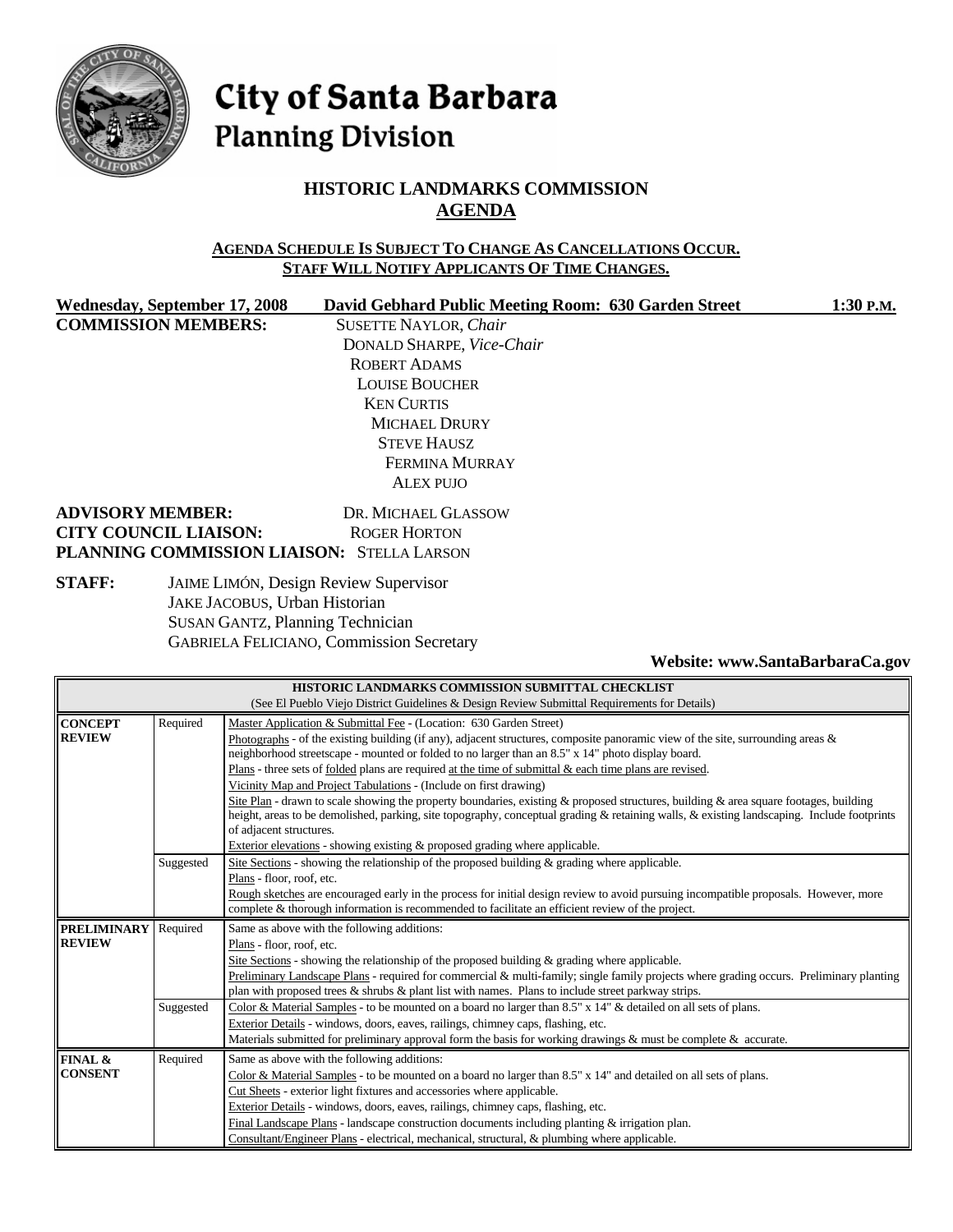#### **PLEASE BE ADVISED**

 The approximate time the project will be reviewed is listed to the left of each item. It is suggested that applicants arrive 15 minutes early. The agenda schedule is subject to change as cancellations occur. Staff will notify applicants of time changes.

 The applicant's presence is required. If an applicant is not present, the item will be postponed indefinitely. If an applicant cancels or postpones an item without providing advance notice, the item will be postponed indefinitely and will not be placed on the following Historic Landmarks Commission (HLC) agenda. In order to reschedule the item for review, a rescheduling fee will be paid and the applicant must fill out and file a Supplemental Application Form at 630 Garden Street (Community Development Department) in addition to submitting appropriate plans.

 All approvals made by the HLC are based on compliance with Municipal Code Chapter 22.22 and with adopted HLC guidelines. Some agenda items have received a mailed notice and are subject to a public hearing.

 The Commission may grant an approval for any project scheduled on the agenda if sufficient information has been provided and no other discretionary review is required. Substitution of plans is not allowed, if revised plans differing from the submittal sets are brought to the meeting, motions for preliminary or final approval will be contingent upon staff review for code compliance.

 The Commission may refer items to the Consent Calendar for Preliminary and Final Historic Landmarks Commission approval.

Concept review comments are valid for one year. A Preliminary approval is valid for one year from the date of the approval unless a time extension has been granted. A Final approval is valid for two years from the date of final action unless a time extension has been granted or a Building Permit has been issued.

Decisions of the HLC may be appealed to the City Council. For further information on appeals, contact the Planning Division Staff or the City Clerk's office. Appeals must be in writing and must be filed with the City Clerk at City Hall, 735 Anacapa St. within ten (10) calendar days of the meeting at which the Commission took action or rendered its decision.

 **AMERICANS WITH DISABILITIES ACT:** In compliance with the Americans with Disabilities Act, if you need special assistance to gain access to, comment at, or participate in this meeting, please contact the Planning Division at 805-564-5470. If possible, notification at least 48 hours prior to the meeting will enable the City to make reasonable arrangements in most cases.

 **AGENDAS, MINUTES and REPORTS:** Copies of all documents relating to agenda items are available for review at 630 Garden St. and agendas and minutes are posted online at www.SantaBarbaraCa.gov/hlc. **Materials related to an item on this agenda submitted to the HLC after distribution of the agenda packet are available for public inspection in the Community Development Department located at 630 Garden St., during normal business hours.** If you have any questions or wish to review the plans, please contact Susan Gantz, at (805) 564-5470 between the hours of 8:30 a.m. to 4:00 p.m., Monday through Thursday, and every other Friday. Or by email at sgantz@SantaBarbaraCA.gov. Please check our website under City Calendar to verify closure dates.

#### **LICENSING ADVISORY:**

The Business and Professions Code of the State of California and the Municipal Code of the city of Santa Barbara restrict preparation of plans for certain project types to licensed professionals. Applicants are encouraged to consult with Building and Safety Staff or Planning Staff to verify requirements for their specific projects.

Unlicensed persons are limited to the preparation of plans for:

- $\triangleright$  Single or multiple family dwellings not to exceed four (4) units per lot, of wood frame construction, and not more than two stories and basement in height;
- $\triangleright$  Non-structural changes to storefronts; and,
- ¾ Landscaping for single-family dwellings, or projects consisting solely of landscaping of not more than 5,000 square feet.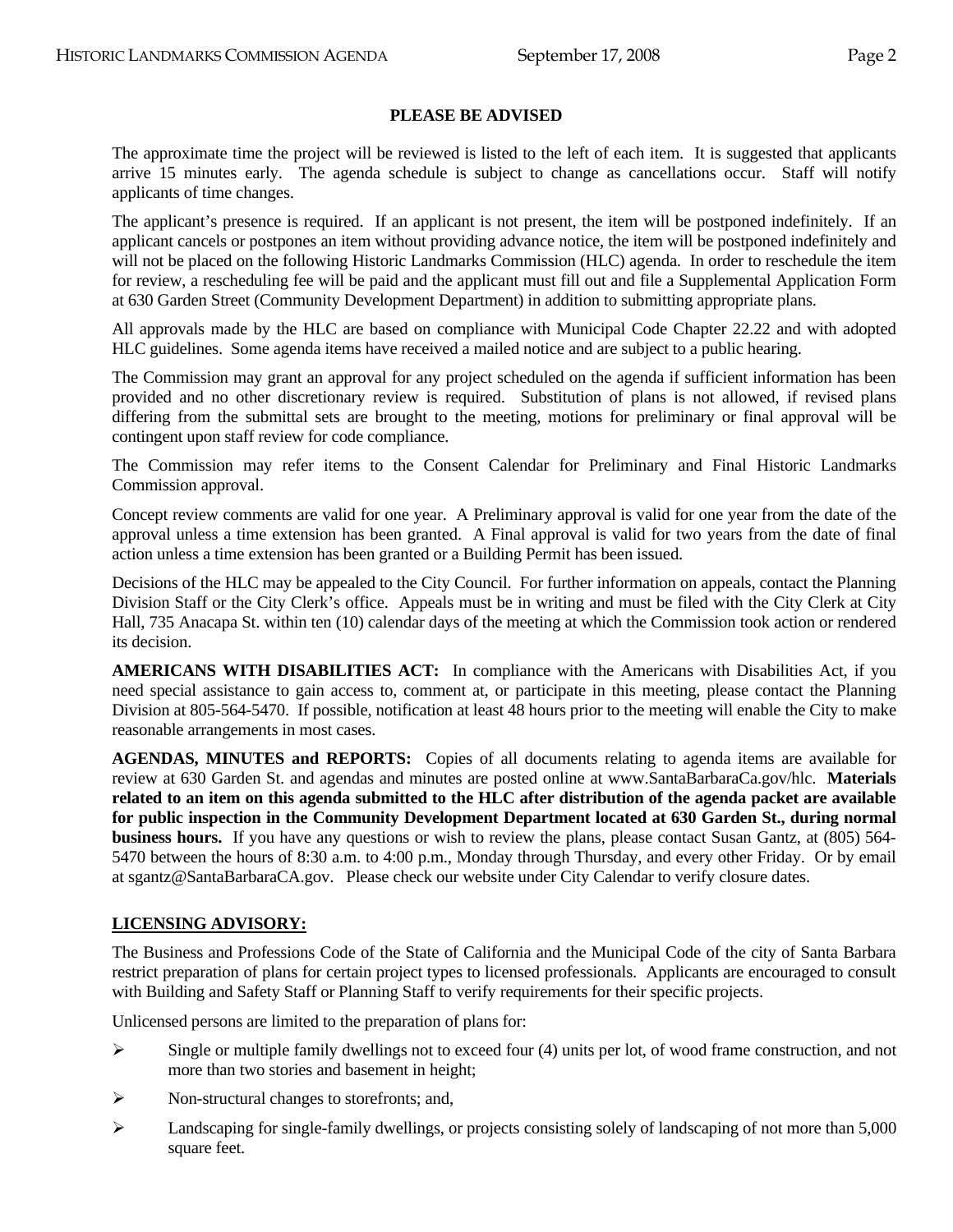## **NOTICE:**

- A. That on Friday, September 12, 2008, at 4:00 P.M., this Agenda was duly posted on the indoor and outdoor bulletin boards at the Community Development Department, 630 Garden Street, and online at www.SantaBarbaraCa.gov/hlc.
- B. This regular meeting of the Historic Landmarks Commission will be broadcast live on TV Channel 18 and rebroadcast in its entirety on Friday at 1:00 P.M. A live broadcast can also be seen via personal computer by going to www.santabarbaraca.gov/Government/Video and then clicking City TV-18 Live Broadcast. An archived video copy of this meeting will be viewable by Friday, September  $19<sup>th</sup>$ , on computers with high speed internet access by going to www.santabarbaraca.gov/hlc and then clicking Online Meetings.

# **GENERAL BUSINESS:**

A. Public Comment:

Any member of the public may address the Historic Landmarks Commission for up to two minutes on any subject within their jurisdiction that is not scheduled for a public discussion before the Board on that day. The total time for this item is ten minutes. (Public comment for items scheduled on today's agenda will be taken at the time the item is heard.)

- B. Approval of the minutes of the Historic Landmarks Commission meeting of September 3, 2008.
- C. Consent Calendar.
- D. Announcements, requests by applicants for continuances and withdrawals, future agenda items, and appeals.
- E. Subcommittee Reports.
- F. Possible Ordinance Violations.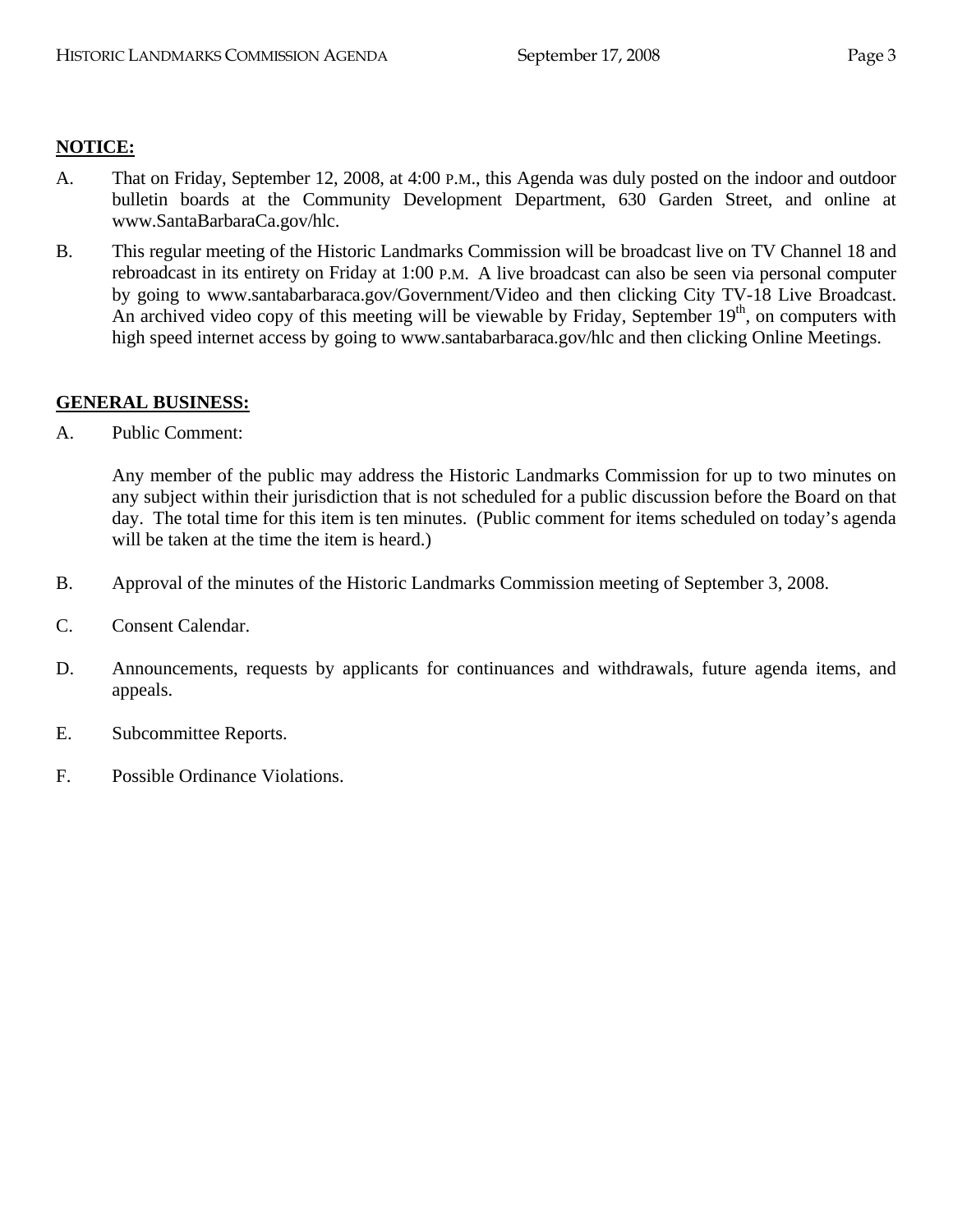### **HISTORIC STRUCTURES REPORT**

| $\mathbf{1}$ . | 1727 PROSPECT AVE                     |                | R-2 Zone |
|----------------|---------------------------------------|----------------|----------|
| (1:45)         | Assessor's Parcel Number: 027-142-004 |                |          |
|                | <b>Application Number:</b>            | MST2008-00333  |          |
|                | Owner:                                | Phillip Larson |          |
|                | Designer:                             | Eric Swenumson |          |

(Proposal to demolish and reconstruct the existing unit B, a two-bedroom 898 square foot, one-story residential unit, located at the rear of the property. The proposal includes slightly relocating the new unit to conform to the required setbacks. The site is currently developed with a three-bedroom 1,408 square foot, two-story, single-family residence (unit A), the existing two-bedroom 898 square foot unit (unit B) and a 307 square foot legal non-conforming garage on a 11,109 square foot lot in the R-2 Zone. No changes are proposed to the existing garage or the existing 1,408 square foot residence. A total of 16 cubic yards of grading is proposed.)

**(Review of Historic Structures/Sites Report prepared by Fermina B. Murray, Consultant Historian.)** 

#### **HISTORIC STRUCTURES REPORT**

2. 710 ANACAPA ST C-2 Zone

| (2:00) | <b>Assessor's Parcel Number:</b> | 031-081-013              |
|--------|----------------------------------|--------------------------|
|        | <b>Application Number:</b>       | MST2008-00362            |
|        | Owner:                           | <b>Adame Trust</b>       |
|        | Agent:                           | <b>Shelley Bookspan</b>  |
|        | Architect:                       | Peikert Group Architects |

(Previous project on this site has been withdrawn and this is a revised project. This structure is on the City's List of Potential Historic Resources: "Myers Cottage." Proposal to demolish 985 square feet of the non-historic portion of an existing mixed-use building (currently 162.5 square feet of commercial space and 1,399 square feet of residential duplex space) resulting in a 418 square foot commercial space and 337 square foot commercial basement storage area. Also proposed is to construct a new, threestory, 3,035 square foot mixed-use building with 448 square feet of commercial space and a 1,941 square foot, three-bedroom residential unit. This will result in an increase of 1,040 square feet for commercial use, which will require Development Plan Approval findings. Two residential parking spaces and one commercial parking space will be provided in a ground level garage, as well as one uncovered handicapped accessible parking space. The project will include permeable paving, landscaping, irrigation, and drainage improvements of the site. There will be 514 cubic yards of grading, of which 86 cubic yards will be exported off site.)

#### **(Review of Historic Structures/Sites Report prepared by Shelley Bookspan, Ph.D.)**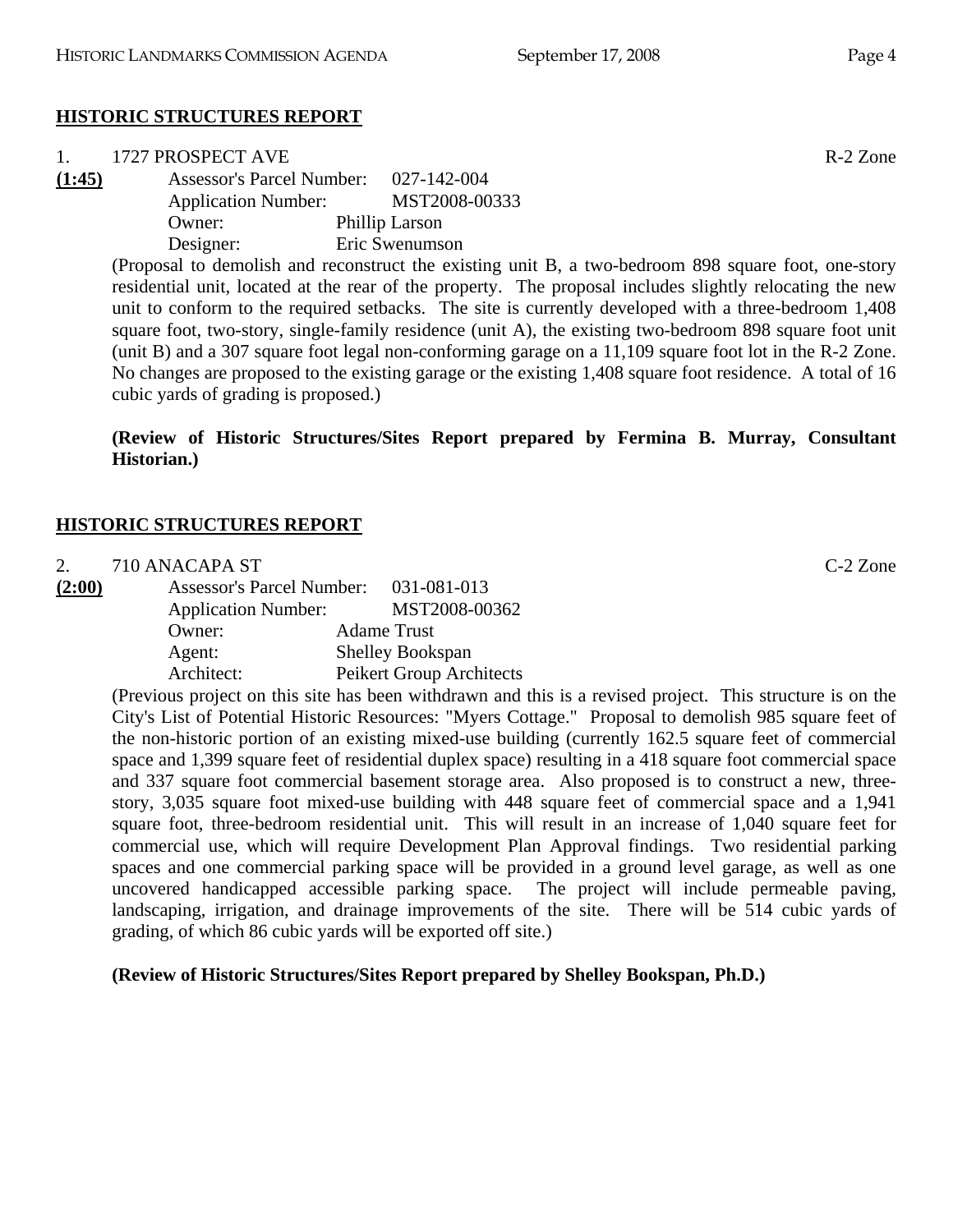# **CONCEPT REVIEW – NEW: PUBLIC HEARING**

| 3.     | 710 ANACAPA ST                        |                          | $C-2$ Zone |
|--------|---------------------------------------|--------------------------|------------|
| (2:15) | Assessor's Parcel Number: 031-081-013 |                          |            |
|        | <b>Application Number:</b>            | MST2008-00362            |            |
|        | Owner:                                | <b>Adame Trust</b>       |            |
|        | Agent:                                | Shelley Bookspan         |            |
|        | Architect:                            | Peikert Group Architects |            |
|        |                                       | .                        |            |

(Previous project on this site has been withdrawn and this is a revised project. This structure is on the City's List of Potential Historic Resources: "Myers Cottage." Proposal to demolish 985 square feet of the non-historic portion of an existing mixed-use building (currently 162.5 square feet of commercial space and 1,399 square feet of residential duplex space) resulting in a 418 square foot commercial space and 337 square foot commercial basement storage area. Also proposed is to construct a new, threestory, 3,035 square foot mixed-use building with 448 square feet of commercial space and a 1,941 square foot, three-bedroom residential unit. This will result in an increase of 1,040 square feet for commercial use, which will require Development Plan Approval findings. Two residential parking spaces and one commercial parking space will be provided in a ground level garage, as well as one uncovered handicapped accessible parking space. The project will include permeable paving, landscaping, irrigation, and drainage improvements of the site. There will be 514 cubic yards of grading, of which 86 cubic yards will be exported off site.)

#### **(Comments only: Project requires Environmental Assessment and Development Plan Approval findings.)**

### **CONCEPT REVIEW - NEW**

| 4.     | 100 W ANAPAMU ST                      |                                    | $C-2$ Zone |
|--------|---------------------------------------|------------------------------------|------------|
| (3:00) | Assessor's Parcel Number: 037-052-0RW |                                    |            |
|        | <b>Application Number:</b>            | MST2005-00619                      |            |
|        | Owner:                                | City of Santa Barbara              |            |
|        | Applicant:                            | Lisa Arroyo, City Project Engineer |            |
|        | Architect:                            | Conceptual Motion                  |            |

(West Downtown Improvement Project proposal to install pedestrian lighting, repair sidewalks, and enhance intersections with curb extensions and crosswalks. Also proposed is new landscaping for the 0-400 blocks of West Anapamu and West Ortega Streets. This project will be reviewed by both the Architectural Board of Review and the Historic Landmarks Commission.)

**(Comments only; review of the Chapala/Ortega Streets and Chapala/Anapamu Streets intersection designs. Project requires Environmental Assessment including a revised Phase I Archaeological Resources Report and compliance with the Chapala Street Design Guidelines.)**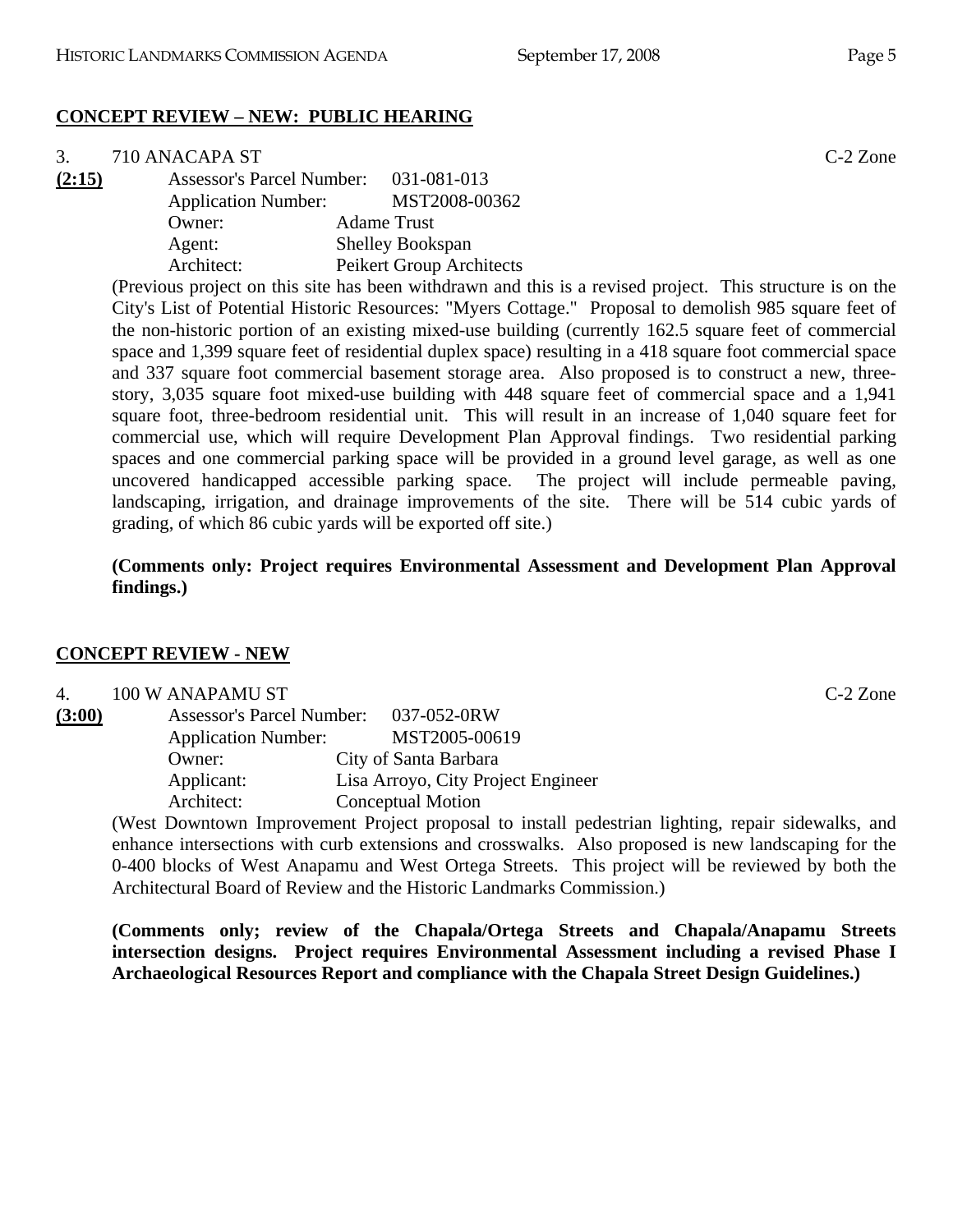# **CONCEPT REVIEW - CONTINUED**

| 5.     | 128 CASTILLO ST                  |                                                                                                          | $HRC-1/SD-3$ Zone |
|--------|----------------------------------|----------------------------------------------------------------------------------------------------------|-------------------|
| (3:15) | <b>Assessor's Parcel Number:</b> | 033-061-001                                                                                              |                   |
|        | <b>Application Number:</b>       | MST2008-00329                                                                                            |                   |
|        | Owner:                           | Epic Hospitality, LLC                                                                                    |                   |
|        | Designer:                        | Saúl Cortez Landscape Design                                                                             |                   |
|        | <b>Business Name:</b>            | Avania Inn                                                                                               |                   |
|        |                                  | (Proposal for an as-built revised landscape plan at an existing three-story hotel. This application will |                   |
|        |                                  | abate ENF2008-00295. Changes consist of planter removal, tree and plant replacements, and walkway        |                   |

#### **(Second Concept Review. Action may be taken if sufficient information is provided.)**

reconfiguration. No new square footage is proposed. A Coastal Exemption is required.)

#### **CONCEPT REVIEW - CONTINUED**

6. 00 E ANAPAMU ST C-2 Zone **(3:40)** Assessor's Parcel Number: 039-232-0RW Application Number: MST2008-00338 Owner: City of Santa Barbara Architect: Blackbird Architects (Proposal for new Metropolitan Transit District bus stop shelter designs for various downtown locations on City sidewalks.)

#### **(Third Concept Review.)**

### **CONCEPT REVIEW – NEW: PUBLIC HEARING**

| 7. | <b>28 W CABRILLO BLVD</b> |  |
|----|---------------------------|--|
|    |                           |  |

**(4:00)** Assessor's Parcel Number: 033-102-002 Application Number: MST2008-00401 Owner: Beach Motel Partners Architect: Cearnal Andrulaitis, LLC Business Name: Harbor View Inn

> (This structure is on the City's List of Potential Historic Resources: "La Casa Del Mar Motel." Proposal for a new one-story, 187 net square foot pool house and grill in an existing swimming pool area at the Harbor View Inn. Planning Commission approval is requested for a Coastal Development Permit for this work in the non-appealable jurisdiction of the Coastal Zone.)

> **(Comments only; project requires Environmental Assessment and Planning Commission approval.)**

 $HRC-1/R-4/SD-3$  Zone